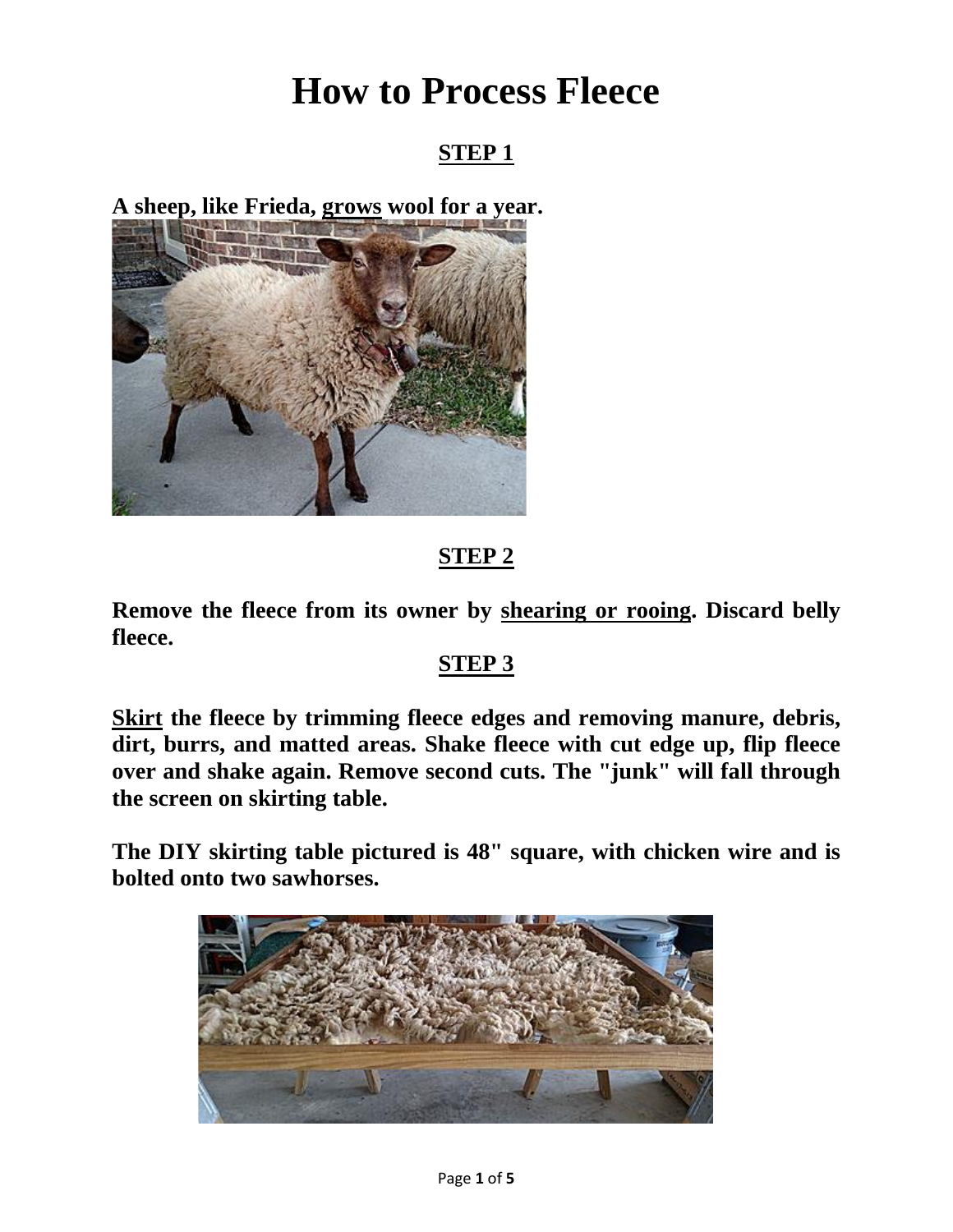**Pull fleece apart and place them in lingerie bags. Shake and pick each piece as you go to remove additional VM. Approximately five lingerie bags per pound of fleece insures that the bags are not over-stuffed. Frieda's fleece is 2 pounds, 4 ounces and 11 lingerie bags were used.**



# **STEP 5**

**Presoaking the wool before scouring cleans out a lot of the dirt. If you do this step, when you clean with soap the fleece it will get much cleaner and you won't have to double wash the fleece.**

**Fill laundry tub or bathtub with COLD water. Put in fleece-filled lingerie bags and let the fleece soak overnight. Lift bags out of water and put them on draining rack (oven racks work well). Drain tub. Soak fleece again in COLD water if drained water is very dirty. After first soak, 30 minutes is enough soaking time.**

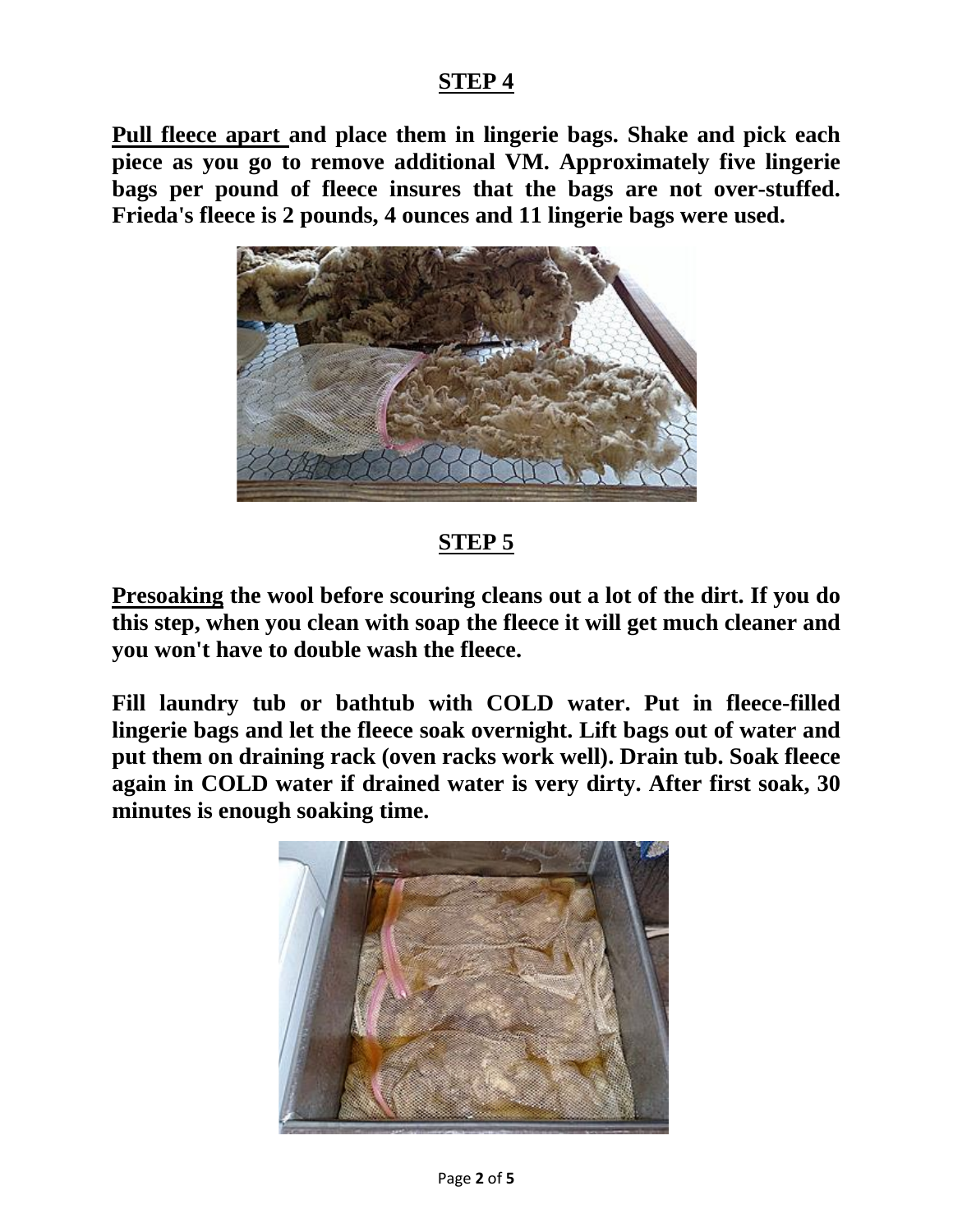**Scouring the fleece can be done in your washing machine or in a tub. The advantage of a washing machine is the water will be spun out. Do not agitate in your washing machine or your fleece will turn into felt!**

**Fill the washing machine or other tub with very hot water. Add 3/8 cup of Dawn dishwashing soap or whatever detergent you choose. Add the lingerie bags and push them down into the water. A large plastic spatula works well for this. Set timer for 45 minutes.**

**After 45 minutes, spin out the water and remove the bags.**



### **STEP 7**

**Rinse the fleece by putting medium warm water in your washing machine or tub. Add bags and let sit for 30 minutes. Spin out water and remove fleece.**

**Rinse fleece again, but in cold water with a glug of vinegar. Let sit for 30 minutes. Spin out water and remove fleece.**

**Rinse one last time in cold water with nothing added. Let sit for 30 minutes. Spin out water and remove fleece.**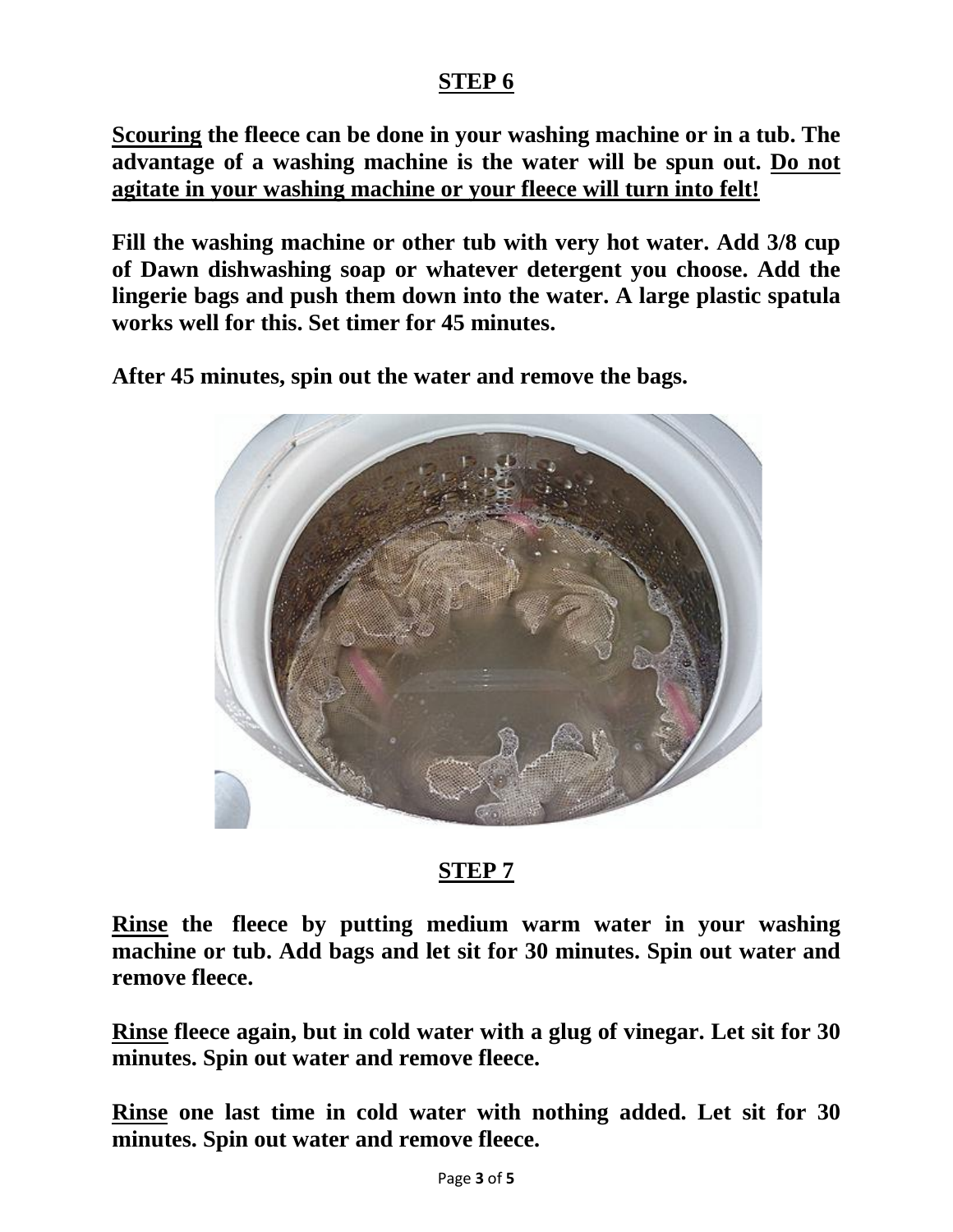**Dry the washed fleece using sweater drying racks or whatever you prefer to use for drying. Remove fleece from lingerie bags and spread out on racks. Fluff and shake the fleece as you do this.**



#### **STEP 9**

**Picking the fleece helps remove remaining vegetation and fluffs up the fleece making it easier to card. Picking can be performed by hand or with the use of a fiber picker. Most picker equipment use nails to separate the fleece. When processing a very fine fleece it is better to pick by hand. Frieda's fleece is superfine premium so it is processed by hand. Locks are fluffed and picked, ready to be carded. You can also spin from the lock as it is. The dog comb pictured is used to comb tips of locks that are matted.**